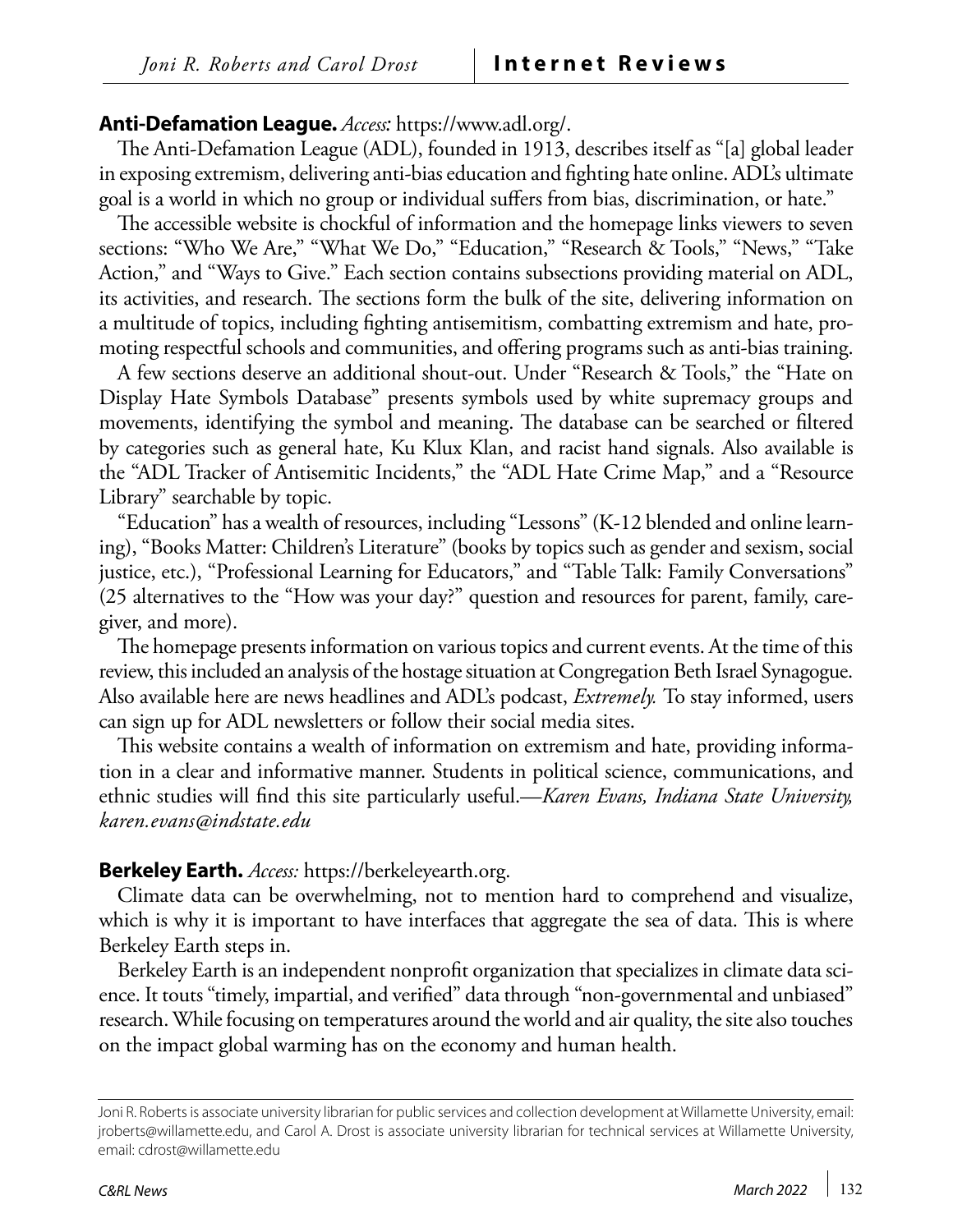The homepage is a good indicator of what the site offers: international warming and carbon trends by country, along with suggested ways to change it (carbon reduction), and global emission forecasts. The three main sections of the site are "Global Warming," "Air Pollution," and "Data Visualization."

The "Global Warming" section offers a series of annual global temperature reports dating back to 2017. It offers historical data that is explorable by region, country, state/province, and by map. Climate stripes, colored stripes that visualize long-term temperature trends, are included. A data overview page explains the source data and output data that is created by Berkeley Earth, along with a methodology page.

The "Air Pollution" section supports an interactive map for real-time global air pollution readings. The map suggests that historic air quality can be viewed. However, this feature was not working at the time of this review. Air quality is listed by country (most and least polluted countries). It may be worth noting that most climate stations are located in North America, Europe, India and Asia, eastern Australia, and Chile. One criticism is that it is difficult to distinguish borders and major cities on the interactive map.

The "Data Visualization" page includes static images, maps, and videos. Examples include an animation that visualizes 120 years' worth of global climate change, a graph depicting 10,000 years of atmospheric carbon dioxide concentrations, and a video that highlights global record temperatures, both high and low. There are also Data Points podcasts that explore the people, places, and issues surrounding climate change science.

Berkeley Earth will be of interest to environmental science majors and those researching climate change or air pollution.—*John Repplinger, Willamette University, [jrepplin@willamette.edu](mailto:jrepplin@willamette.edu)* 

## **National Alliance on Mental Illness.** *Access:* <https://www.nami.org/>.

The National Alliance on Mental Illness (NAMI) based in Arlington, Virginia, and founded in 1979, is the "nation's largest grassroots mental health organization." With nearly 60 million Americans affected by mental health conditions, the value of NAMI as a consumer health resource is clearly valuable. Free membership to NAMI is available along with three levels of paid membership, which grant some additional access to content and perks, but the majority of content is freely available.

In alignment with NAMI's mission to provide "advocacy, education, support, and public awareness" for individuals and their families managing mental illness, NAMI's website addresses each of these points. Coverage includes warning signs of mental illness, prevalent mental health conditions, mental health statistics and infographics, and treatment options. The website contains support specific to a number of populations, including adults, youths, caregivers, people of color, LGBTQI groups, frontline workers, and more. It also addresses issues faced by those with mental health conditions, such as insurance coverage, access to care, impact on employment and housing, and disability benefits. NAMI provides psychoeducation, support groups, online discussion groups, and a helpline and text crisis line. Those interested in taking part in advocacy will find resources about mental illness awareness events, political advocacy from the federal to local levels, and fundraising events.

The NAMI website is well-designed and intuitive. The Recite Me website accessibility plugin software allows those with a visual or reading disability to effectively navigate the site. NAMI can be viewed in either English or Spanish. There is a variety of content to keep